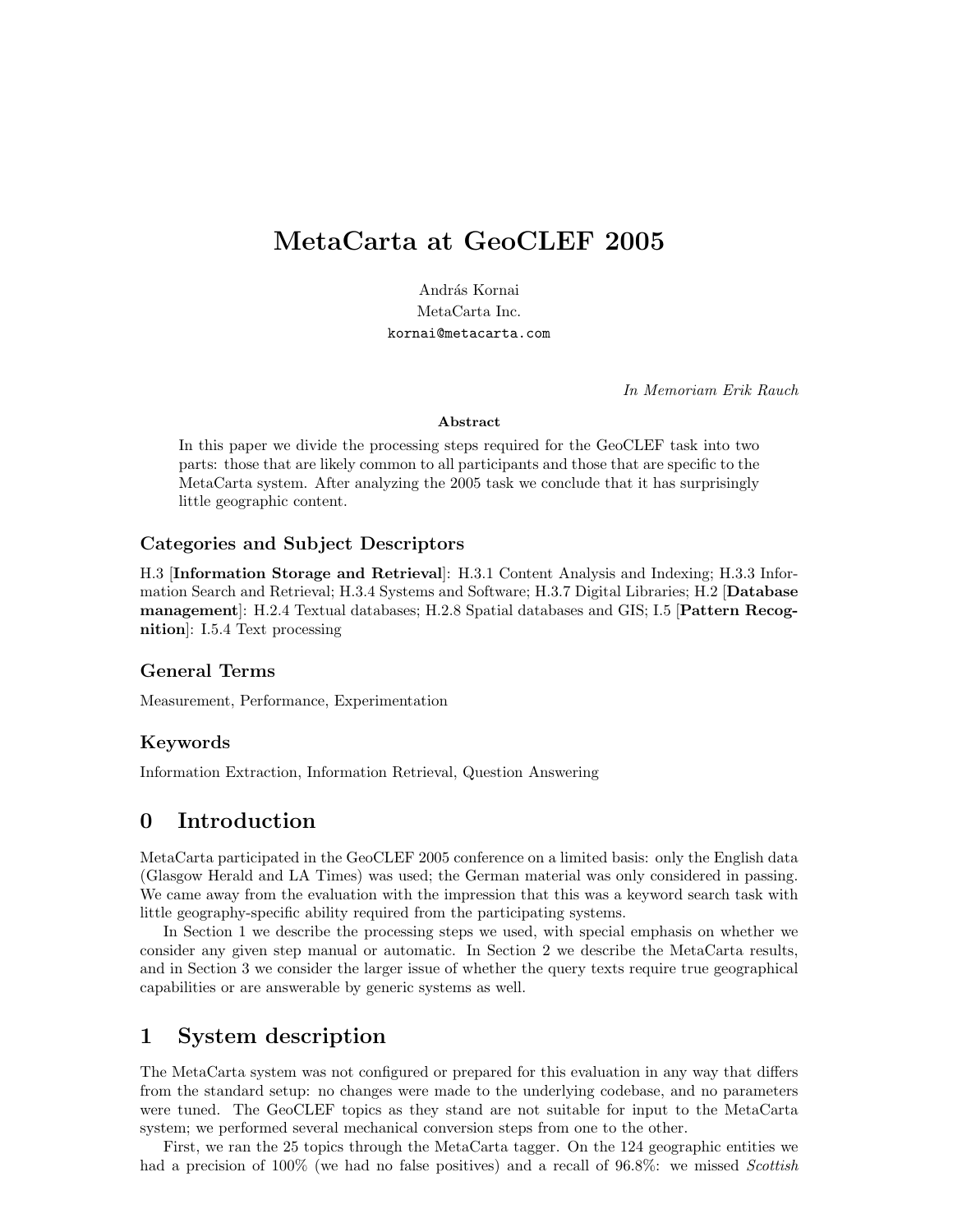Islands (twice), Douglas, and Campeltown. This suggests two evaluation paths: on the discard path missed entities are treated as plain (nongeographic) text, and on the pretend path we pretend the system actually found these.

Second, we removed meta-guidance such as *find information about* or *relevant documents will* describe since the relevant documents will not have the word "relevant" or "document" in them. This step is performed by the defluff.sed script (included with our submission) which, arguably, is closer to manual fluff removal than automated conversion. However, MetaCarta does not encounter the fluffy question style in any context outside GeoCLEF, and it makes no sense for MetaCarta to develop a fully automated module for the defluffing task.

Third, we removed stopwords (defined as everything that has more than 1% of the frequency of the word "the" in a terabyte corpus we used for frequency analysis). While the script defunc.sed may look ad hoc, it was itself generated by a script based on the "1% of the" criterion and as such we consider this step fully automated.

Fourth, we removed geographic metawords in a manner similar to defluffing: when the task description asks for countries involved in the fur trade the word "country" will not be in the docs. The degeo.sed script is also included with our submission.

We believe that these steps (though not necessarily in this order) are *generic* in the sense that every geographic IR system must perform them one way or another. After the generic steps, the topics (only title and desc fields kept) look as follows (autodetected geographic entities in boldface):

GC001 Shark Attacks Australia California shark attacks humans

GC002 Vegetable Exporters Europe exporters fresh dried frozen vegetables

GC003 AI Latin America Amnesty International human rights Latin America

GC004 Actions against fur industry Europe USA protests violent acts against fur industry

GC005 Japanese Rice Imports reasons consequences first imported rice Japan

GC006 Oil Accidents Birds Europe damage injury birds caused accidental oil spills pollution

GC007 Trade Unions Europe differences role importance trade unions European

GC008 Milk Consumption Europe milk consumption European

GC009 Child Labor Asia child labor Asia proposals eliminate improve working conditions children

GC010 Flooding Holland Germany flood disasters Holland Germany 1995

GC011 Roman UK Germany Roman UK Germany

GC012 Cathedrals Europe particular cathedrals Europe United Kingdom Russia

GC013 Visits American president Germany visits President Clinton Germany

GC014 Environmentally hazardous Incidents North Sea environmental accidents hazards North Sea

GC015 Consequences genocide Rwanda genocide Rwanda impacts

GC016 Oil prospecting ecological problems Siberia and Caspian Sea Oil petroleum development related ecological problems Siberia Caspian Sea

GC017 American Troops Sarajevo Bosnia Herzegovina American troop deployment Bosnia Herzegovina Sarajevo

GC018 Walking holidays Scotland walking holidays Scotland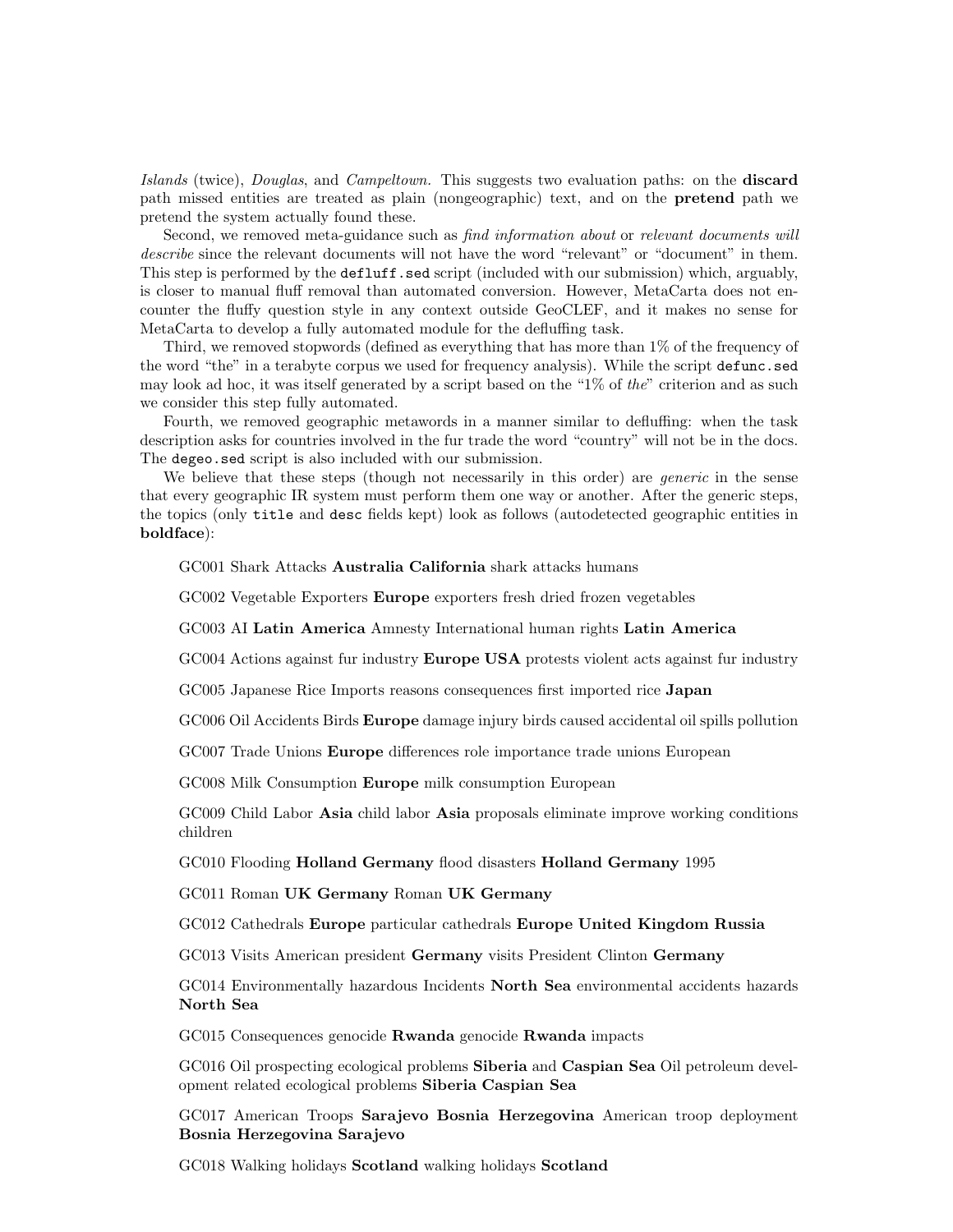GC019 Golf tournaments Europe golf tournaments held European

GC020 Wind power Scottish Islands electrical power generation using wind power islands Scotland

GC021 Sea rescue North Sea rescues North Sea

GC022 Restored buildings Southern Scotland restoration historic buildings southern Scotland

GC023 Murders violence South-West Scotland violent acts murders South West part Scotland

GC024 Factors influencing tourist industry Scottish Highlands tourism industry Highlands Scotland factors affecting

GC025 Environmental concerns around Scottish Trossachs environmental issues concerns Trossachs Scotland

#### Table 1: Preprocessed Queries

Note how well the results of stopword removal from the desc section approximate the title section: aside from the last three topics, (where the desc section is really narrative) the two are practically identical. Therefore, our first run is based on titles only (see below).

### 1.1 MetaCarta-specific steps

The natural mode of operation for the MetaCarta system is to use the map as a filter: select a region of interest, such as the Trossachs, and type in some keywords such as environmental or pollution and see what documents are displayed as a result.

To emulate this operation, we created bounding boxes for each of the regions in the topics. While we didn't get around to fully automating the process of querying the database for polygons and creating the bounding boxes automatically, there is nothing in this step that requires human intervention and for the purposes of submission we consider this automated. The following table was used:

```
Asia 25.0 179.9 6.0
Australia 112.9 159.1 -9.1 -54.7
Bosnia Herzegovina 15.7 19.6 45.2 42.5
California -124.4 -114.1 42.0 32.5
Caspian Sea 47.0 54.0 47.0 36.0
Europe -11.0 60.0 72.00 32.00
Germany 5.8 15.0 55.0 47.2
Holland 3.3 7.2 53.5 50.7
Japan 122.9 153.9 45.5 24.0
Latin America -118.0 -35.0 32.0 -55.0
North Sea -4.0 8.0 65.0 51.0
Russia 26.0 60.0 72.0 41.1
Rwanda 28.8 30.8 -1.0 -2.8
Scotland -8.0 0.0 61.0 55.0
Scottish Highlands -8.0 -2.0 59.3 56.0
* Scottish Islands -8.0 0.0 61.0 56.0
Siberia 60.0 179.9 82.0 48.0
* Trossachs -4.5 -4.25 56.5 56.0
United Kingdom -8.6 2.0 60.8 49.0
United States -125.0 -66.0 49.0 26.0
```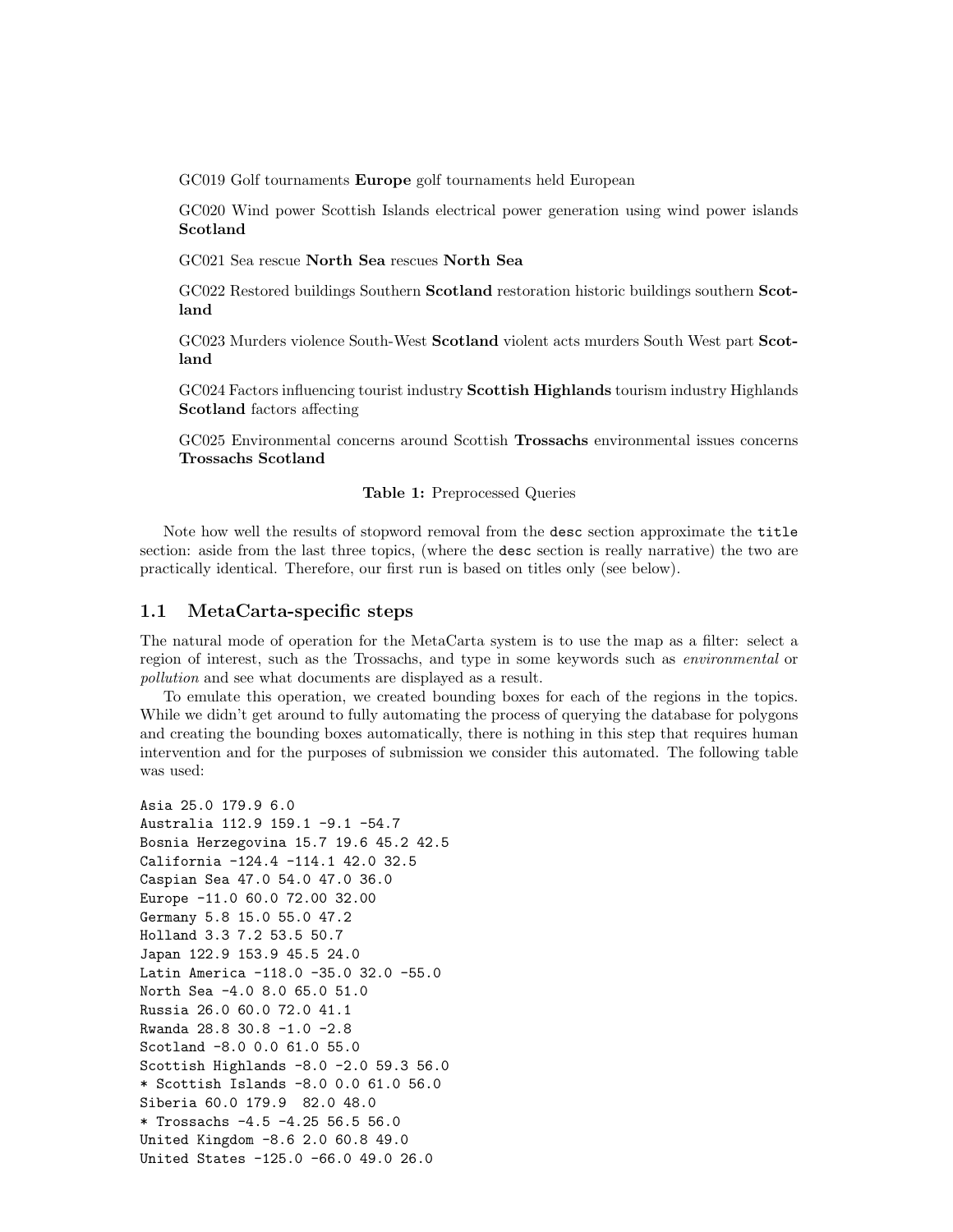#### Table 2: Bounding Boxes

Items marked by \* did not have a bounding box in the database and reflect manual assignment, a fact that is reflected in our notion of discard versus pretend evaluation.

Given a fixed collection of documents, such as the English dataset provided for GeoCLEF, a MetaCarta query has three parameters: maxdocs is the maximum number of document IDs we wish to see, typically 10 for "first page" results, bbleft bbright bbtop bbbottom are longitudes and latitudes for the bounding box, and an arbitrary number of keywords, implicitly ANDed together.

# 2 Results

In run 0 we only took the title words, the automatically detected regions, created a query as described in 1.1 with maxdocs set at 200 (since the system returns results in rank order, to create a first page one can just apply head to the result set). When the query implied logical OR rather than AND, we run the queries separately and sorted the results together by relevance.

Run 0 mimicked a true geographic search where the geographic portion of the query is input through the map interface. Run 1 is a **true keyword** search where everything (including geographic words) is treated just as a keyword (so the discard and the pretend paths coincide). Running trec eval produces the summaries:

| $\operatorname{def}$                | Run 0  | Run 1  |
|-------------------------------------|--------|--------|
| $num_q$                             | 22     | 15     |
| num_ret                             | 1494   | 1002   |
| num_rel                             | 895    | 765    |
| num_rel_ret                         | 289    | 132    |
| map                                 | 0.1700 | 0.1105 |
| R-prec                              | 0.2155 | 0.1501 |
| bpref                               | 0.1708 | 0.1148 |
| recip_rank                          | 0.6748 | 0.6522 |
| ircl_prn.0.00                       | 0.6837 | 0.6633 |
| $ircl\_prn.0.10$                    | 0.4178 | 0.2904 |
| ircl_prn.0.20                       | 0.3443 | 0.2188 |
| ircl_prn.0.30                       | 0.2977 | 0.1700 |
| ircl_prn.0.40                       | 0.1928 | 0.1103 |
| ircl_prn.0.50                       | 0.0971 | 0.0676 |
| ircl_prn.0.60                       | 0.0435 | 0.0365 |
| ircl_prn.0.70                       | 0.0261 | 0.0109 |
| ircl_prn.0.80                       | 0.0130 | 0.0109 |
| ircl_prn.0.90                       | 0.0000 | 0.0109 |
| $ircl\_prn.1.00$                    | 0.0000 | 0.0089 |
| P <sub>5</sub>                      | 0.4455 | 0.3467 |
| P10                                 | 0.3182 | 0.2333 |
| P15                                 | 0.2667 | 0.1867 |
| P20                                 | 0.2500 | 0.1867 |
| P <sub>30</sub>                     | 0.2182 | 0.1644 |
| P <sub>100</sub>                    | 0.1141 | 0.0740 |
| P200                                | 0.0636 | 0.0410 |
| P <sub>500</sub>                    | 0.0263 | 0.0176 |
| P <sub>1000</sub>                   | 0.0131 | 0.0088 |
| Table 3:<br>Results on Runs 0 and 1 |        |        |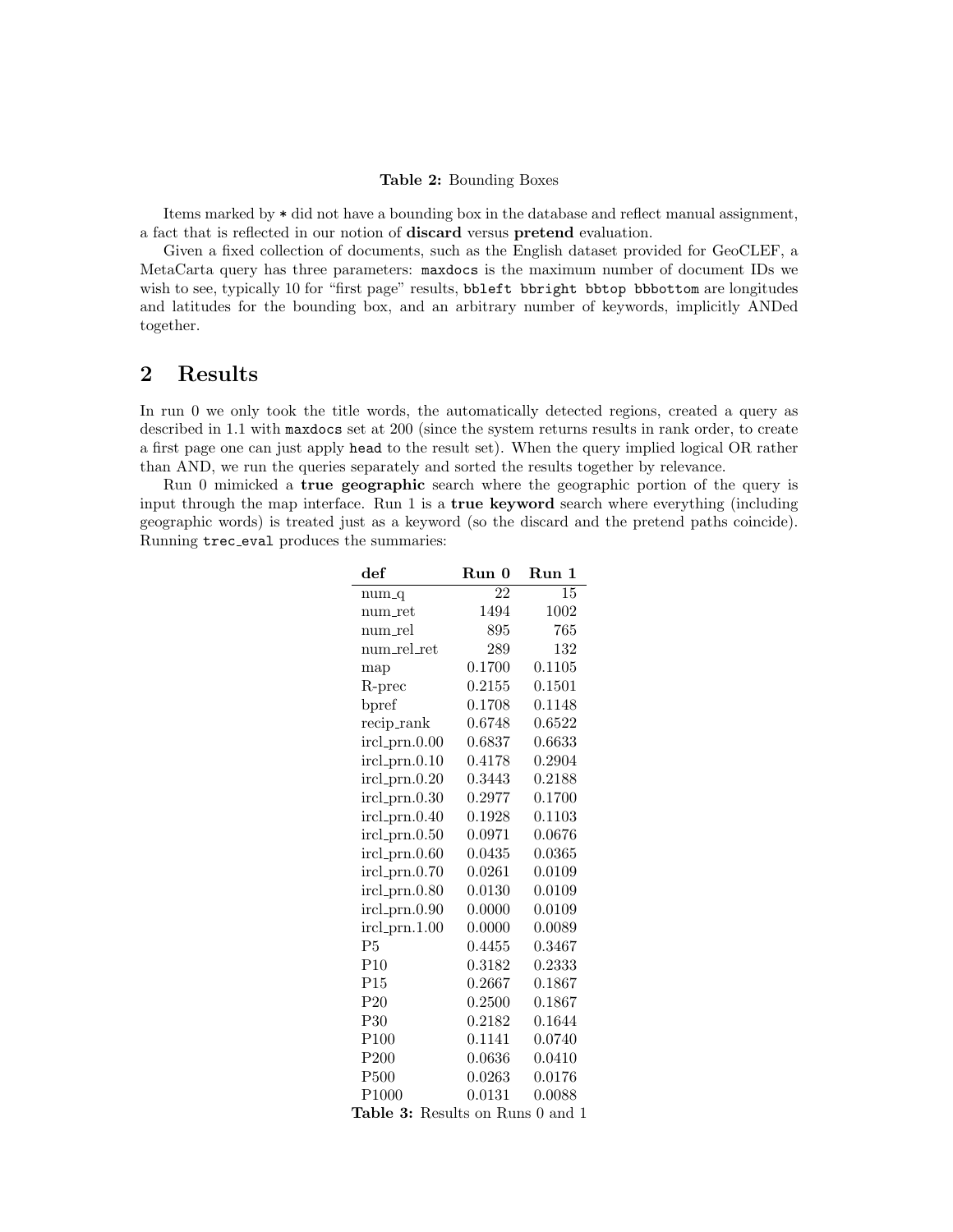# 3 Conclusions

As can be seen from comparing the two runs, the non-geographic and the geographic results are remarkably close, which supports the conclusion we arrived at from an informal, manual assessment that very little, if any, geographic specialization is required on these tasks.

First, the selection of geographic entities is limited, and most of them fit in what MetaCarta calls "Tier 1", a small set (2350 entries) of core place names whose approximate locations are known to everyone with a high school education. With the possible exception of the Scottish Islands (a class better defined by listing than by coherent geography) and the Trossachs (whose boundaries are clearly explained in the narrative task) a system with a small post-hoc gazetteer table could handle most of the questions: the only entries missing from the Tier 1 gazetteer are Argyll, Ayr, Callander, Loch Achray, Loch Katrine, Loch Lomond, Perthshire, Scottish Islands and Trossachs, and these do not even appear in the non-narrative sections.

Given that the problem of avoiding false positives is increasingly hard as we add more and more entities to the gazetteer, a task that encourages the use of trivial gazetteers will not serve the overall evaluation goals well. As it is, MetaCarta has an F-measure of 98.36% which would be quite impressive, were it produced on a more realistic test set.

Second, even within this limited set, one has the feeling (perhaps unsubstantiated, the guidelines didn't address the issue) that many of the toponyms are used metonymically. In particular, Europe seems to refer to the EU as a political entity rather than to the continent (see in particular items 4 and 8).

Because the bar is set so low, it is expected that almost all systems will pass the geographic hurdle in GeoCLEF, and their comparison will amount to a comparison of their non-geographic capabilities. To be sure, the issues that come to the fore are classical, and fascinating issues in Information Retrieval:

- 1. stopword filtering
- 2. stemming (morphological analysis)
- 3. selecting keywords for a concept (vocabulary enrichment)
- 4. good handling of disjuncts and negation (Booleans)
- 5. fluff removal

There is little doubt that all of these issues are worthy of formal evaluation, though not necessarily as part of an evaluation focusing on geographic IR.

1. We believe that our stopword filtering may be overly generous (there are 75 words that meet the "more than  $1\%$  of the" criterion) inasmuch as it includes content words like people, part, two, or time, but the task is clearly not geared to test this further.

2. We have purposely refrained from stemming, which decreased our overall scores significantly (e.g. on GC001 we missed LA041994-0146 "WOMEN BITTEN BY SHARK HAD WON LEUKEMIA BATTLE" since it has the word *attacked* rather than *attack*) but did not affect our main point, which is to compare geographically oriented search to true keyword search.

3. Where conjunction provides too few results, a reasonable approach would be to decrease the number of keywords: e.g. topic GC006 finds nothing with keywords oil accident birds so reducing oil accident to oil would be helpful. The queries display a clear preference for semantic IR, asking e.g. for "consequences", "concerns", and other highly abstract concepts generally considered beyond the ken of mainstream IR techniques. Ideally, one's system should understand the underlying concepts, but in reality even the human judges are on slippery ground (for example, we do not believe that documents such as LA083194-0133 are actually responsive to GC015) and of course MetaCarta has no software to make a semantic decision. While this is clearly a weakness in the state of the art, again we feel the issue has little to do with geography.

4. To automate booleans a reasonable blind approach would be to take a random word from each conjunct and try the combinations e.g. given *oil prospecting and ecological problems* form